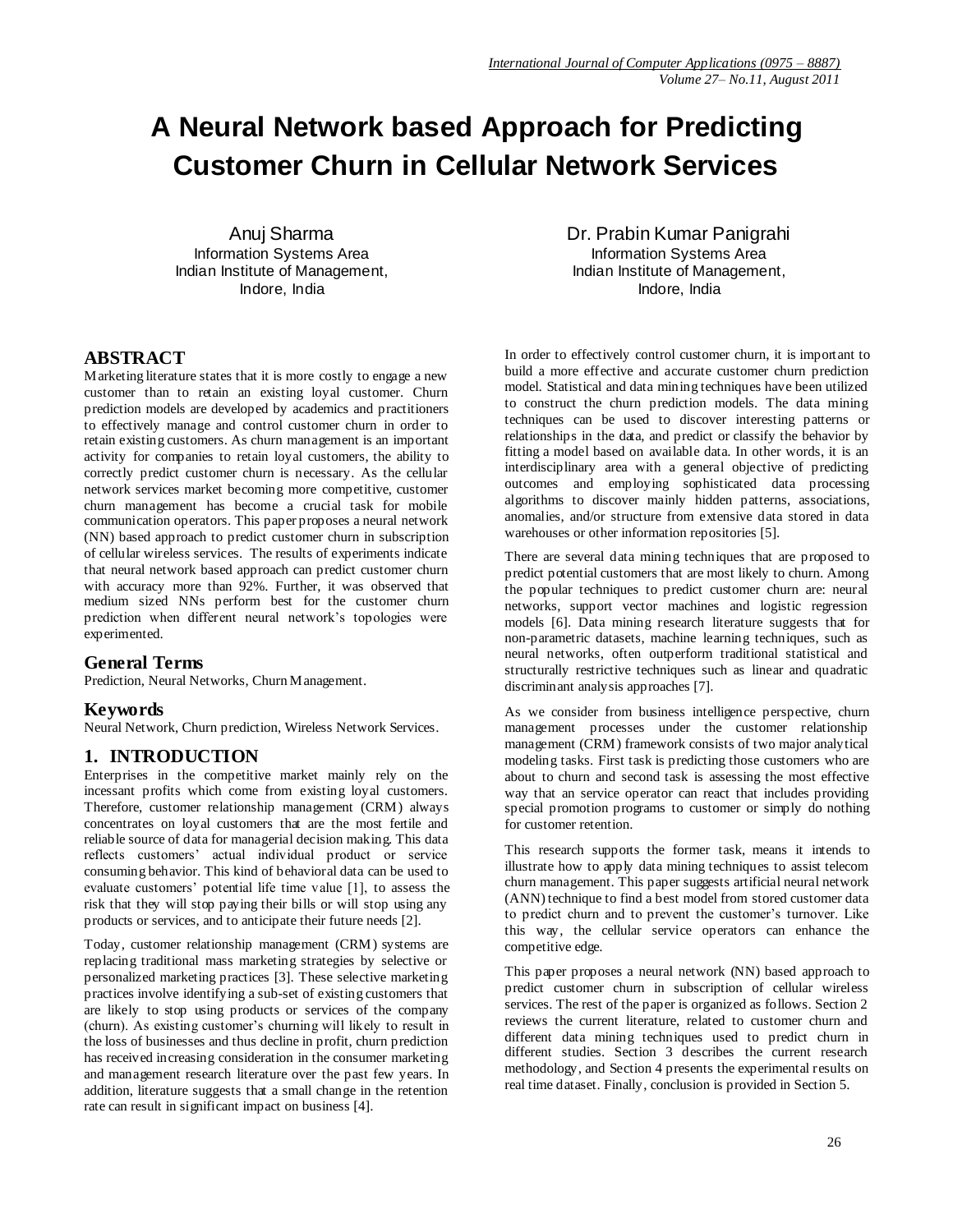# **2. LITERATURE REVIEW**

#### **2.1 Customer Churn Management**

As the market becoming more competitive, many companies have started realization of the importance of customer-oriented business strategy for sustaining their competitive edge and maintaining a stable profit level at top line and bottom line. That is, companies mainly rely on the stable income which comes from loyal customers. However, creating new customers and retaining loyal customers is difficult and costly. As new customer account is setup different expenses like credit searching, advertising and promotional expenses are occurred. These expenses are several times greater than cost of efforts that might enable the firms to retain a customer [8]. So, it has developed into an industry-wide belief that the best core marketing strategy for the future is to retain existing customers and avoid customer churn [9].

Marketing research literature has noted that 'customer churn' is a term used in the cellular mobile telecom service industry to indicate the customer movement from one provider to another, and 'churn management' is a term that describes an operator's process to retain profitable customers [10]. Churn is also called attrition and often used to indicate a customer leaving the service of one company in favor of another company. Similarly, the term churn management in the cellular network services industry is used to describe the practices of securing the most important customers for a company [11]. In essence, effective customer management presumes an ability to forecast the customer decision to shift from one service provider to another. Customer management also presumes a good measurement of customer profitability and different strategic and tactic retention measures to overcome the customer's movement.

In practice, a cellular operator can segment its customers by their profitability and focus retention management only on those profitable customer segments. The other way is, to score the entire customer data base with respect to propensity to churn and prioritize the retention effort based on profitability (life time value of customer) and churn propensity [6]. However, the telecom services industry in developing countries is yet to standardize a set of customer profitability measurements (e.g. current versus life-time value, business unit level versus corporate level value, number of accounts versus number of customers, loyalty versus profitability, etc.). This research assumes non-significant correlation between profitability and propensity to churn in order to simplify the modeling framework and to focuses on churn prediction based on available data mining techniques.

Burez and Van den Poel (2006) indicate that there are two types of targeted approaches to managing customer churn: reactive and proactive. When a company (cellular service provider) adopts a reactive approach, it waits until customers ask the company to cancel their service relationship. In this situation, the company may have to offer the customer an incentive to stay. On the other hand, when a company proceeds with a proactive approach, it tries to identify customers who are likely to churn to other service providers before they actually do so. The company then provides special promotion programs or incentives for these customers to avoid the customers from churning. Targeted proactive promotion programs have potential advantages of having lower incentive costs. However, these

strategies may be very wasteful if churn predictions are inaccurate, because companies will be wasting money to incentivize customers who will not churn. Therefore, an accurate customer-churn prediction model is also critical for success of customer incentive programs [3].

# **2.2 Related Work**

Building an effective customer churn prediction model using various techniques has become a decisive topic for business and academics in recent years. In order to understand how different studies have constructed their churn prediction models, this paper reviews some of current studies as shown in Table 1.

**Table 1. Related Literature about Customer Churn**

| <b>Author</b>          | Data set             | <b>Prediction method</b> |
|------------------------|----------------------|--------------------------|
| Coussement             | Subscriber database  | Support vector           |
| and Poel.              |                      | machines random          |
| 2008 [12]              |                      | forests logistic         |
|                        |                      | regression               |
| Burez and              | Pay-TV company       | Logistic regression      |
| Poel, 2006             |                      | and Markov chains        |
| [3]                    |                      | random forests           |
| Hung et al.,           | Wireless telecom.    | Classification           |
| 2006 [6]               | company              | (decision tree,          |
|                        |                      | neural network)          |
|                        |                      | clustering $(K -$        |
|                        |                      | means)                   |
| Buckin x and           | Retailing dataset    | Neural networks,         |
| Poel, 2005)            |                      | logistic regression      |
| [13]                   |                      |                          |
| Poel and               | European financial   | Hazard model             |
| Larivie're,            | services company     | survival analysis        |
| 2004 [4]               |                      |                          |
| Kim and                | Five mobile carriers | Logistic regression      |
| Yoon, 2004             | in Korea             |                          |
| [9]                    |                      |                          |
| $\overline{Chiang}$ et | Network banking      | Association rules        |
| al., 2003              |                      |                          |
| [14]                   |                      |                          |
| Wei and                | Taiwan wireless      | Classification           |
| Chiu, 2002             | telecommunications   | (decision tree)          |
| $[15]$                 | company              |                          |

Coussement and Van den Poel (2008) applied support vector machines (SVM) in a newspaper subscription churn context in order to construct a churn model. The customer churn prediction performance of the support vector machine model is benchmarked to logistic regression and random forecasts [12].

Burez and Van den Poel (2006) built a prediction model for European pay-TV company by using Markov chains and a random forest model benchmarked to a basic logistic model [3]. Other studies (e.g. Kim & Yoon, 2004) only used a binomial logistic regression to construct the prediction model [9].

According to research literature about customer churn, most of the related work focuses on using only one data mining method such as classification or clustering to mine the customer retention data. Few studies (Hung et al., 2006) applied more than one technology which was based on cluster analysis and classification [6]. From the review of the literature we can conclude that neural network can predict customer churn in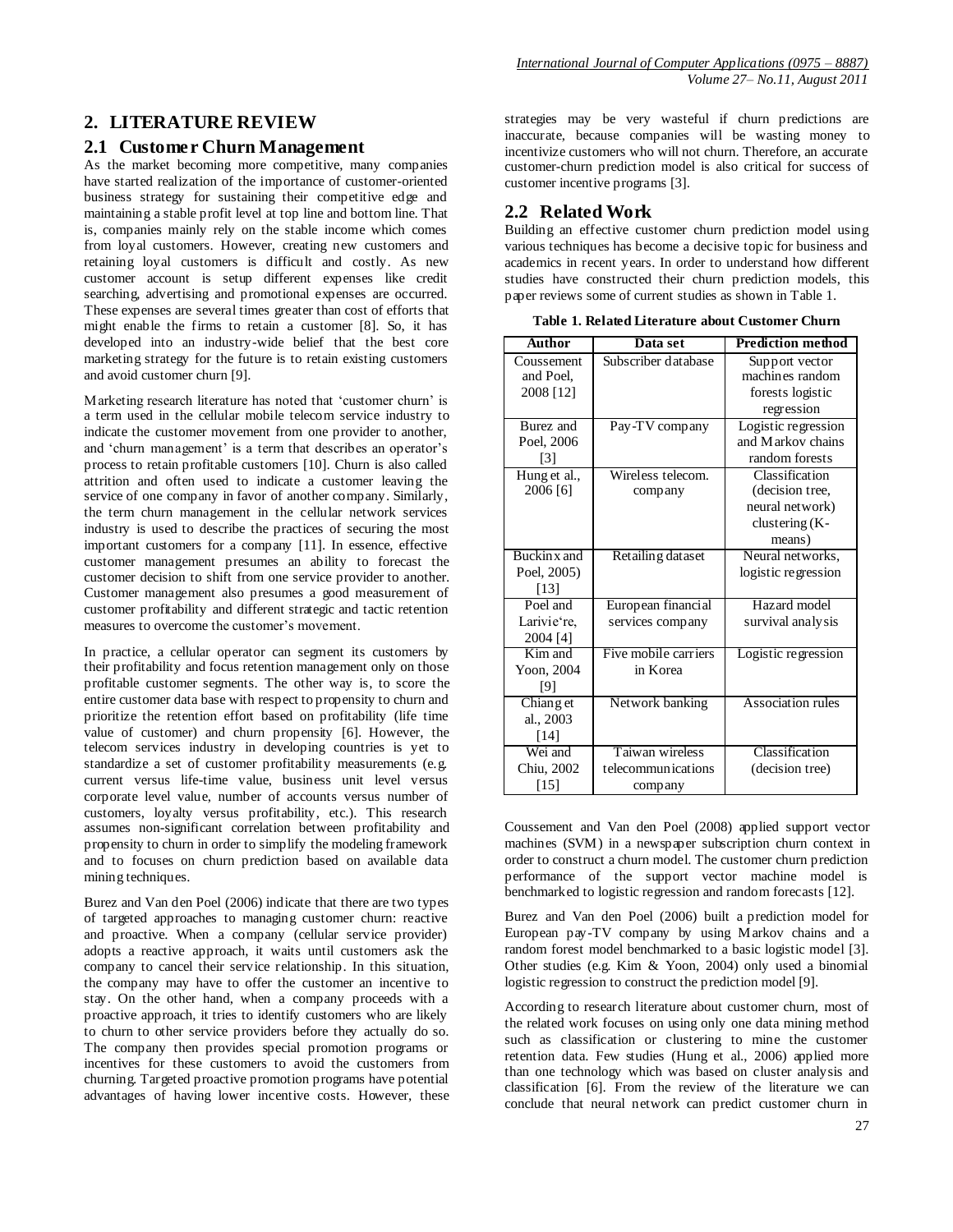different domains like Pay-TV [3], retail [13], banking [4] and finance [14].

This paper proposes a neural network (NN) based approach to predict customer churn in subscription of cellular wireless services.

# **3. THE PROPOSED NEURAL NETWORK (NN) BASED APPROACH**

#### **3.1 Artificial Neural Network**

An ANN is a complex network that comprises a large set of simple nodes known as neural cells. ANN was proposed based on advanced biology research concerning human brain tissue and neural system, and can be used to simulate neural activities of information processing in the human brain [16]. ANN has the topological structures of information processing nodes that distribute information in parallel fashion. The mappings of inputs and estimated output responses are obtained via combinations of nonlinear transfer functions. We can make use of self-adaptive information pattern recognition methodology to analyze the training algorithms of the artificial neural networks using past experience, neural cells, memory and association, to process fuzzy, nonlinear, and noise-containing data without developing any mathematical models. The various algorithms of the neural networks training are Hebb, Delta, Kohonen, and BP computation. The mostly used BP computation algorithm is the error back propagation algorithm proposed by the PDP group of Rumelhart in 1985 [17].



**Fig 1: Neural Network with One Hidden Layer**

Neural networks can be differentiated into single-layer perception and multilayer perception (MLP) network. The multilayer perception consists of multiple layers of simple, two state, sigmoid transfer function having processing element or neurons that interact by using weighted connections. In addition, the neural network contains one or more several intermediary hidden layers of neurons between the input and output layers. Such intermediary layers are called hidden layers and nodes embedded in these layers are called hidden nodes since these are not taking inputs directly from outside. A typical feed-forward multi- layer perceptron neural network consists of the input layer, output layer, and hidden layer (topological structure is as shown in Fig. 1). The neural networks adopting the error back propagation training algorithm are called BP networks, whose learning process comprises both backward and forward propagation. In forward processing, the sample signals will gradually progress through each layer with the sigmoid function  $f(x) = 1/(1 + e^{-x})$ .

The neural network cell i.e. neuron of each layer (input or hidden) only affects the status of the next neural cell. If the expected output signals cannot be obtained in the output layer, the weight values of each layer of the neural cells must be modified to keep the error minimum. Erroneous output signals will be backward from the source. Finally, the signal error will arrive in certain areas with repeated propagation thus the weights of the different layer neurons are modified.

The network is set at *n* layers and  $y_j^n$ , such that  $y_j^n$  indicates the output with *n* layers and *j* nodes. If  $y_j^0$  is equal to  $x_j$ , and *j* indicates the inputs. Let  $W_{ij}^n$  be the connection weight between  $y_i^{n-l}$  and  $y_j^n$ , then we get the threshold of  $\theta_j^n$  of *n* layers and *j* nodes. The neural network learning algorithm includes the following steps:

1. Initialize node connection weights with random values and set other parameters.

2. Read in the input signal vector and the desired output. The signals progress at the networks with the following formula:

$$
y_j^n = F(s_j^n) = F(\sum W_{ij}^n y_i^{n-1} + \theta_j^n) \tag{1}
$$

It starts to calculate the *j* nodes of each layer with the output  $y_j^n$ from the first layer through to the completion of calculation processing. F(*s*) represents one of the sigmoid transfer functions. 3. Compute the actual output via the calculations, working forward through the layers.

4. Compute the error. The error value of each node for the output layer is obtained from the different values between the real output and the required output  $(D_j^k)$  and is given by:

$$
\hat{\delta}_j^n = y_j^n (1 - y_j^n) (D_j^k - y_j^n) \tag{2}
$$

The error value of each node for the previous (hidden) layers depends on the backward error propagation of each layer  $(n = n,$ *n-1... 1)* and is given by:

$$
\delta_{j}^{n-1} = F(s_{j}^{n-1}) \sum W_{ij}^{n} \delta_{i}^{n}
$$
 (3)

5. Change the node connection weights by working backward from the output layer through the hidden layers which is done by the following formula:

$$
W_{ij}^{n}(p+1) = W_{ij}^{n}(p) + \eta \delta_{j}^{n} y_{i}^{n-1} + \alpha [W_{ij}^{n}(p) - W_{ij}^{n}(p-1)]
$$
\n(4)

 $\theta_j^n(p+1) = \theta_j^n(p) + \eta \delta_j^n + \alpha [\theta_j^n(p) - \theta_j^n(p-1)]$  (5) Where *p* indicates the iterative times (epoch) of the layers. The constant  $\eta$  indicates the learning rate and  $\alpha$  indicates the momentum constant and their values can be from 0 to 1.

#### **3.2 Dataset**

This paper has used the churn data set from the UCI Repository of Machine Learning Databases at the University of California, Irvine [18]. The churn dataset deals with cellular service provider's customers and the data pertinent to the voice calls they make. Customers have a choice of service providers, or companies providing them with cellular network services. When these customers change cellular service provider they are said to churn which results in a loss of revenue for the previous cellular service provider. The telecommunications company concerned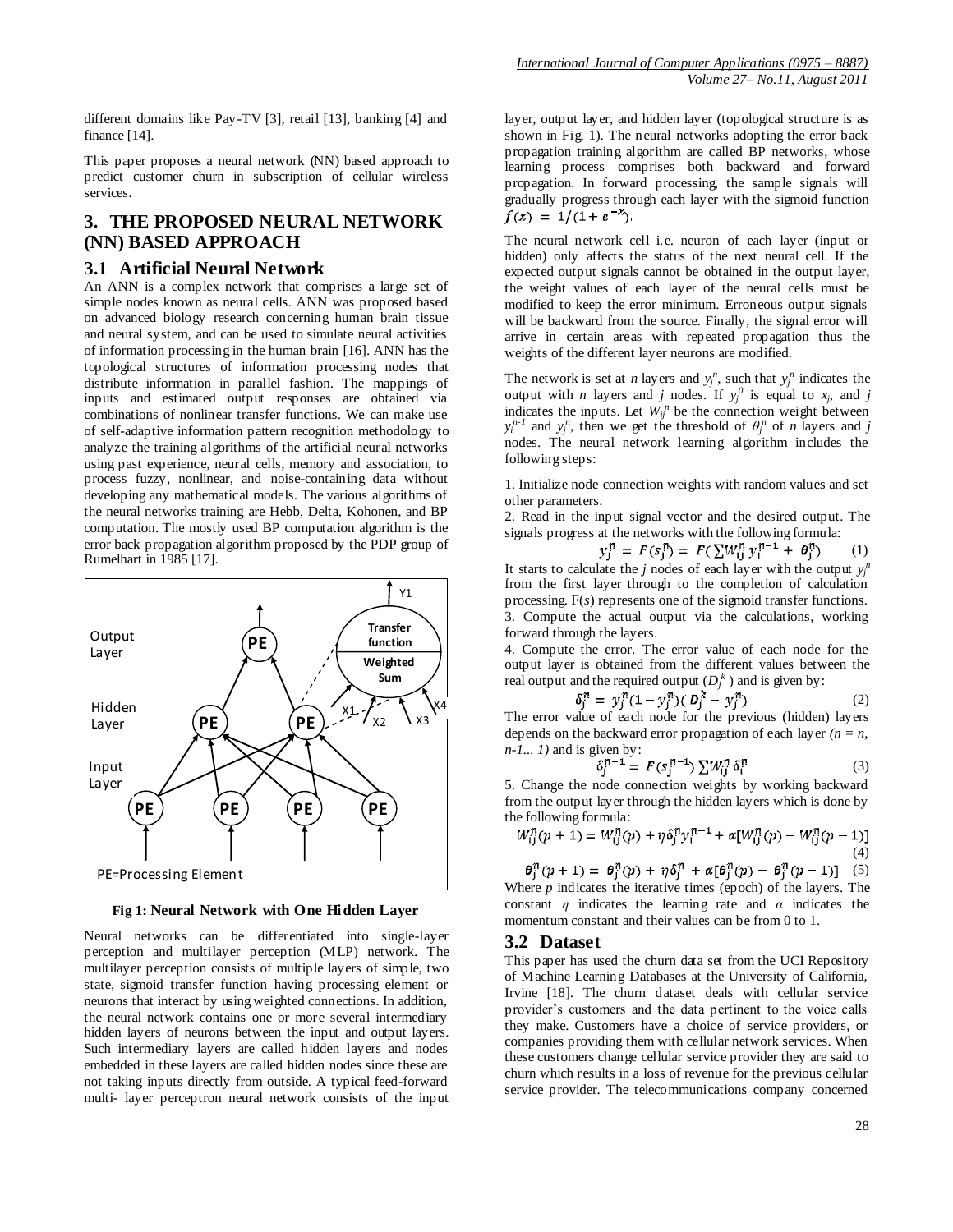here has used all its databases like billing database, customer service database etc. and generated a list of pertinent records.

The neural network is implemented on Clementine data mining software package from SPSS, Inc [19]. The data set contains 20 variables worth of information about 2,427 customers, along with an indication of whether or not that customer churned (left the company). The variables are as follows-

- State: categorical variable, for the 50 states and the district of Columbia
- Account length: integer-valued variable for how long account has been active
- Area code: categorical variable
- Phone number: essentially a surrogate key for customer identification
- International Plan: dichotomous categorical having yes or no value
- Voice Mail Plan: dichotomous categorical variable having yes or no value
- Number of voice mail messages: integer-valued variable
- Total day minutes: continuous variable for number of minutes customer has used the service during the day
- Total day calls: integer-valued variable
- Total day charge: continuous variable based on foregoing two variables
- Total evening minutes: continuous variable for minutes customer has used the service during the evening
- Total evening calls: integer-valued variable
- Total evening charge: continuous variable based on previous two variables
- Total night minutes: continuous variable for storing minutes the customer has used the service during the night
- Total night calls: integer-valued variable
- Total night charge: continuous variable based on foregoing two variables
- Total international minutes: continuous variable for minutes customer has used service to make international calls
- Total international calls: integer-valued variable
- Total international charge: continuous variable based on foregoing two variables
- Number of calls to customer service: integer-valued variable

# **3.3 Training and Testing of Neural Network**

When using neural networks to perform predictive modeling, the input layer contains all of the input fields or variables used to predict the outcome variable. The output layer contains an output field which is the target of the prediction. The input and output fields can be numeric or symbolic. In Clementine, symbolic fields are transformed into a numeric form (dummy or binary set encoding) before processing by the network. The hidden layer contains a number of neurons at which outputs from the previous layer combine. A network can have any number of hidden layers, although these are usually kept to a minimum to simplify the predictive model. All neurons in one layer of the network are connected to all neurons within the next layer while the neural network is learning the relationships between the data and results, it is said to be training. The Figure 2 provides details of implementation of neural network using Clementine 12.0.

Clementine provides two different classes of supervised neural networks, the Multi-Layer Perceptron (MLP) and the Radial Basis Function Network (RBFN). There are five different algorithms available within the Neural Net node of Clementine but this paper has used the widely applied Quick method. The Quick method use a feed-forward back-propagation network whose topology (number and configuration of nodes in the hidden layer) is based on the number and types of the input and output fields.

To prevent over-training problems that can occur within neural networks, randomly selected proportion of the training data is used to train the network. As the data pass repeatedly through the network, it is possible for the network to learn patterns that exist in the sample only and thus over-train. So the network may become too specific to the training sample data and loose its ability to generalize. The randomly selected proportion of the training data is used to train the network and once this proportion of data has made a complete pass through the network, the rest is reserved as a test set to evaluate the performance of the current neural network architecture.



**Fig 2: The Implementation of Neural Network using Clementine 12.0**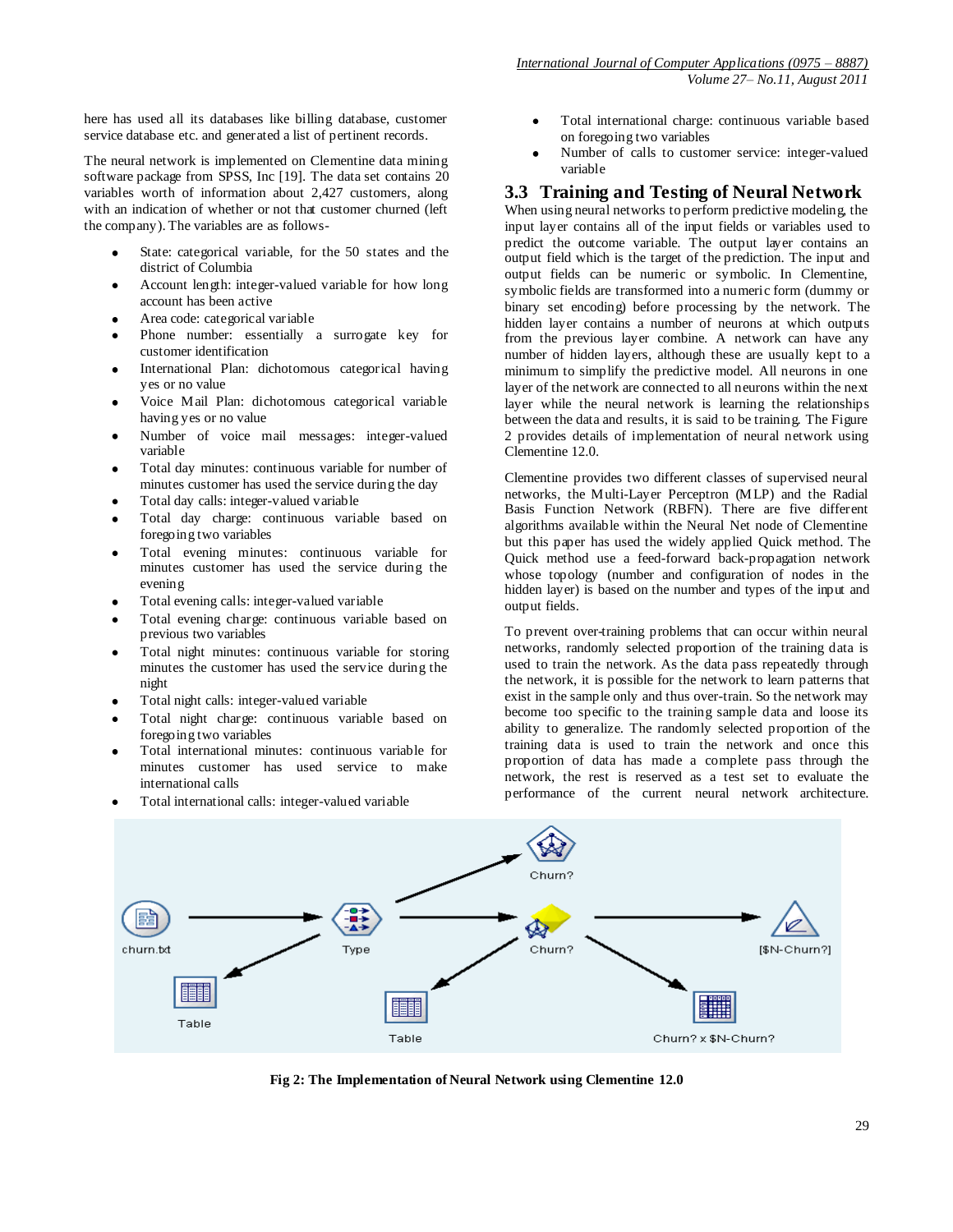## **4. RESULT AND DISCUSSION**

The analysis section of the generated model displays information about the neural network. Figure 3 depicts the final model summary. The predicted accuracy for this neural network is 92.35%, indicating the proportion of the test set correctly predicted. The input layer is made up of one neuron per numeric or flag type field. The input variable named state and phone number were removed from the model since these variables were used for identification only. This study has experimented with multiple hidden layers in the neural network, containing three to seven neurons but the best results were obtained having one hidden layer with three neurons. The output layer contains two neurons corresponding to the two values of the output field (churn being true or false).



**Fig 3: The Generated Model** 

Figure 4 represents relative importance of the input variables for doing sensitivity analysis of the generated model. The input fields are listed in descending order of relative importance. Importance values can range from 0.0 and 1.0, where 0.0 indicates unimportant and 1.0 indicates extremely important. In practice this figure rarely goes above 0.35. Here we see that Customer Service Calls is the most important field within this current network, and then followed by International Plan, Day Minutes and Day Charge. So we can conclude those customers who are frequently calling to customer service numbers, having international calling plan and spending much time in calling others during day time, may become potential churners.

The generated Neural Net calculates two new fields, \$N-Churn and \$NC- Churn, for every record in the input data base. The first represents the predicted Churn (true or false) and the second a confidence value for the prediction. The latter is only appropriate for symbolic outputs and will be in the range of 0.0 to 1.0, with the more confident predictions having values closer to 1.0. When predicting a symbolic field, it is valuable to produce a data matrix of the predicted values (\$N-Churn) and the actual values (Churn) in order to study how they compare and where the differences are. Figure 5 represents matrix of actual (rows) and predicted (columns) churn of the proposed approach.

The model is predicting over 97% of the false churner means loyal customers, correctly but only 66% of true churners. If we wanted to correctly predict the loyal customers who will not churn at the expense of the other types this would appear to be a reasonable model. On the other hand, if we wanted to predict those customers that were going to cause the company a loss by churning, this model would only predict correctly in about two third of the instances.



**Fig 4: The Relative Importance of the Input Variables**

| \$N-Churn? |       |        |         |
|------------|-------|--------|---------|
| Churn?     |       | False  | True    |
|            | Count |        |         |
|            | Row % | 0.000  | 100.000 |
| False      | Count | 2038   | 50      |
|            | Row % | 97.605 | 2.395   |
| True       | Count | 114    | 224     |
|            | Row % | 33.728 | 66.272  |

**Fig 5: Matrix of Actual (Rows) and Predicted (Columns) Churn**

# **5. CONCLUSION AND FUTURE RESEARCH**

Churn prediction and management is crucial in liberalized cellular mobile telecom markets in developing countries. In order to be competitive in this market, cellular service providers have to be able to predict possible churners and take proactive actions to retain valuable loyal customers. Therefore, to build an effective and accurate customer churn prediction model, has become an important research problem for both academics and practitioners in recent years. This paper suggests that data